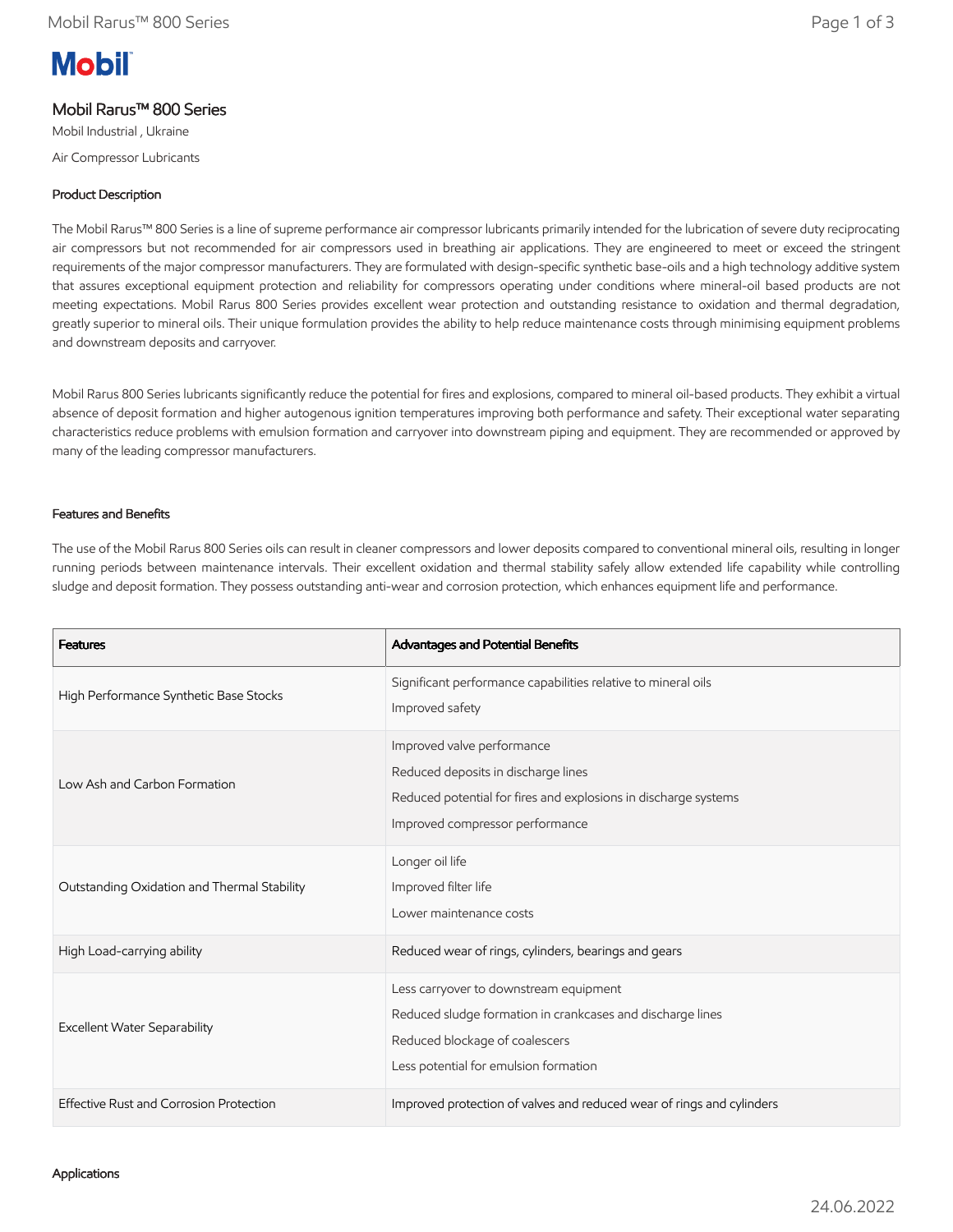### Mobil Rarus™ 800 Series Page 2 of 3

The Mobil Rarus 800 Series oils are recommended for single and multistage air compressors, but are not recommended for air compressors used in breathing air applications. They are particularly effective for continuous high temperature operation with discharge temperatures up to 200°C. They are suitable for reciprocating and rotary type machines with the lower viscosity grades mainly used in rotary compressors. Rarus 800 Series oils are recommended for units with a history of excess oil degradation, poor valve performance or deposit formation. They are compatible with all metals used in compressor construction and with mineral oil-based lubricants but admixture will detract from their performance capabilities. Mobil Rarus 800 Series oils are compatible with seals made from fluorinated hydrocarbon, silicone, fluorosilicone, polysulfide, Viton, Teflon, and high nitrile Buna N NBR (above 36% acrylonitrile) materials. Materials not recommended include low nitrile Bune N NBR (below 30% acrylonitrile), natural and butyl rubbers, Neoprene, polyacrylate, styrene/butadiene and chlorosulfonated polyethylene.

Oil resistant paints are not affected by Mobil Rarus 800 Series, but lacquer, varnish, pvc and acrylic paints are not recommended.

The following types of compressor applications have shown excellent performance with the Mobil Rarus 800 Series oils:

- All types of air compressors but specifically recommended for reciprocating air compressor
- Units operating under severe conditions
- Multistage units with a history of excessive oil degradation from mineral oil-based products
- They can be used for cylinder and crankcase lubrication
- Compressor systems with critical gears and bearings
- Compressors used in stationary and mobile applications

### Properties and Specifications

| Property                                              | 824           | 827            | 829            |
|-------------------------------------------------------|---------------|----------------|----------------|
| Grade                                                 | <b>ISO 32</b> | <b>ISO 100</b> | <b>ISO 150</b> |
| Copper Strip Corrosion, 3 h, 121 C, Rating, ASTM D130 | 1B            | 1B             | 1B             |
| Flash Point, Cleveland Open Cup, °C, ASTM D92         | 244           | 270            | 270            |
| Foam, Sequence I, Stability, ml, ASTM D892            | $\Omega$      | $\Omega$       | $\mathbf{0}$   |
| Foam, Sequence I, Tendency, ml, ASTM D892             | 10            | 10             | 10             |
| Kinematic Viscosity @ 100 C, mm2/s, ASTM D445         | 5.5           | 10.12          | 13.2           |
| Kinematic Viscosity @ 40 C, mm2/s, ASTM D445          | 29.5          | 107.5          | 158            |
| Pour Point, °C, ASTM D5950                            | $-54$         | $-36$          | $-40$          |
| Rust Characteristics, Procedure A, ASTM D665          | <b>PASS</b>   | <b>PASS</b>    | <b>PASS</b>    |
| Total Acid Number, mgKOH/g, ASTM D974(mod)            | 0.06          | 0.15           | 0.14           |
| Viscosity Index, ASTM D2270                           | 127           | 66             | 70             |

### Health and Safety

Health and Safety recommendations for this product can be found on the Material Safety Data Sheet (MSDS) @ [http://www.msds.exxonmobil.com/psims](http://www.msds.exxonmobil.com/psims/psims.aspx) /psims.aspx

All trademarks used herein are trademarks or registered trademarks of Exxon Mobil Corporation or one of its subsidiaries unless indicated otherwise.

01-2022

.